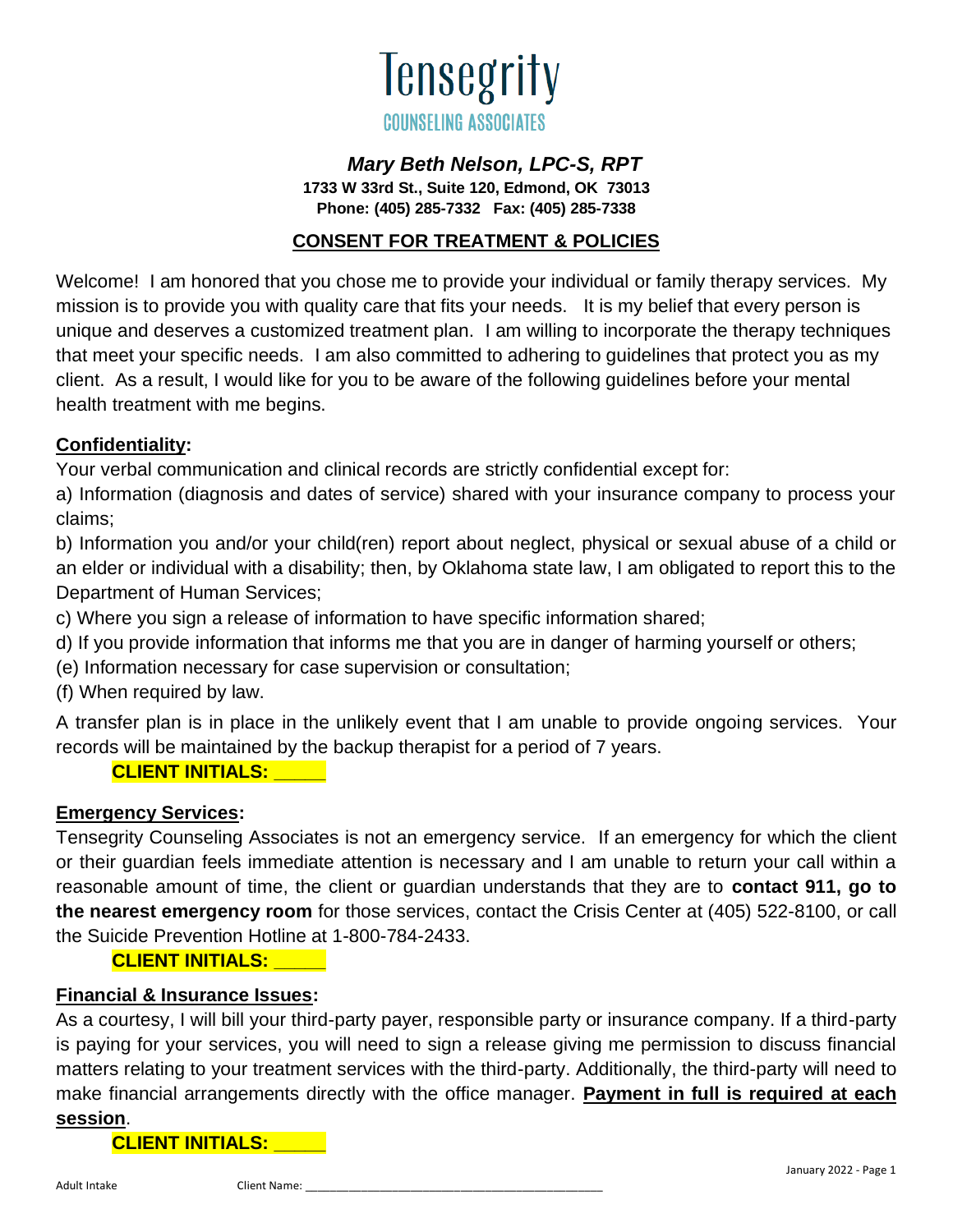### **Canceling or Rescheduling Appointments:**

Your time is extremely valuable. Every effort is made to ensure that your session is productive and uninterrupted. If you are unable to keep your appointment, please give a 24-hour notice of cancelation so that you will not be assessed the **\$100 fee**. Often there are others that would like to fill your session time in the event you cannot keep your appointment. I appreciate your cooperation in trying to provide high quality service.

 **CLIENT INITIALS: \_\_\_\_\_**

# **Involvement in Legal Matters**:

My services **do not** include court related work, testifying, depositions, child custody disputes, reports or letters written to the judge, or discussing matters with your attorney. If I am forced to provide such services, my court fees will apply (please see the fees page) and you will be required to pay in advance. **CLIENT INITIALS: \_\_\_\_\_**

## **Professional Consultation**:

As a therapist, it is helpful to consult with a professional colleague regarding treatment issues that arise with my clients. All mental health professionals are bound by confidentiality laws as well as a code of ethics. If you have an issue with this please speak to me about it so that we can discuss it together. **CLIENT INITIALS: \_\_\_\_\_**

# **Couples & Family Counseling**:

Working with couples and families is different than individual therapy. All members of the session are considered "the client" together as a unit and are entitled to rights of informed consent and confidentiality. This means that all persons with legal status would have to sign a release of information before any information could be released outside of the system. I may on occasion meet with people individually as needed for supportive purposes for the greater good of the family or couple unit, but I adhere to a strict "no secrets policy". While it is not my practice to reveal information from individual sessions, I also cannot guarantee complete confidentiality as the issues overlap. If you are concerned about details that need to be kept secret, then it will be important for you to have your own individual therapist separate from my services.

# **CLIENT INITIALS: \_\_\_\_\_**

# **No Secrets Policy**:

I view the client, couple, and/or family as a unit of treatment. Therefore, it is my practice to adhere to a "no secrets" policy in our work together. This means that I may choose not to partake in keeping secrets from members of the therapeutic system. If you are participating in couple's or family therapy, any information you disclose to your therapist may be openly discussed with other participating parties as part of treatment.

Therefore, if you have secrets to keep from the other members of the therapy process you will need to do so in an individual therapy setting with a separate therapist. If you need assistance finding an individual therapist, please let me know and I will give you some referrals.

#### **CLIENT INITIALS: \_\_\_\_\_**

# **Photography of client / artwork / sand tray / creation**

I give my permission for the therapist to photograph the client's artwork, sand tray, creation if requested by the client. These photos will be shared with the client or parent and will become a part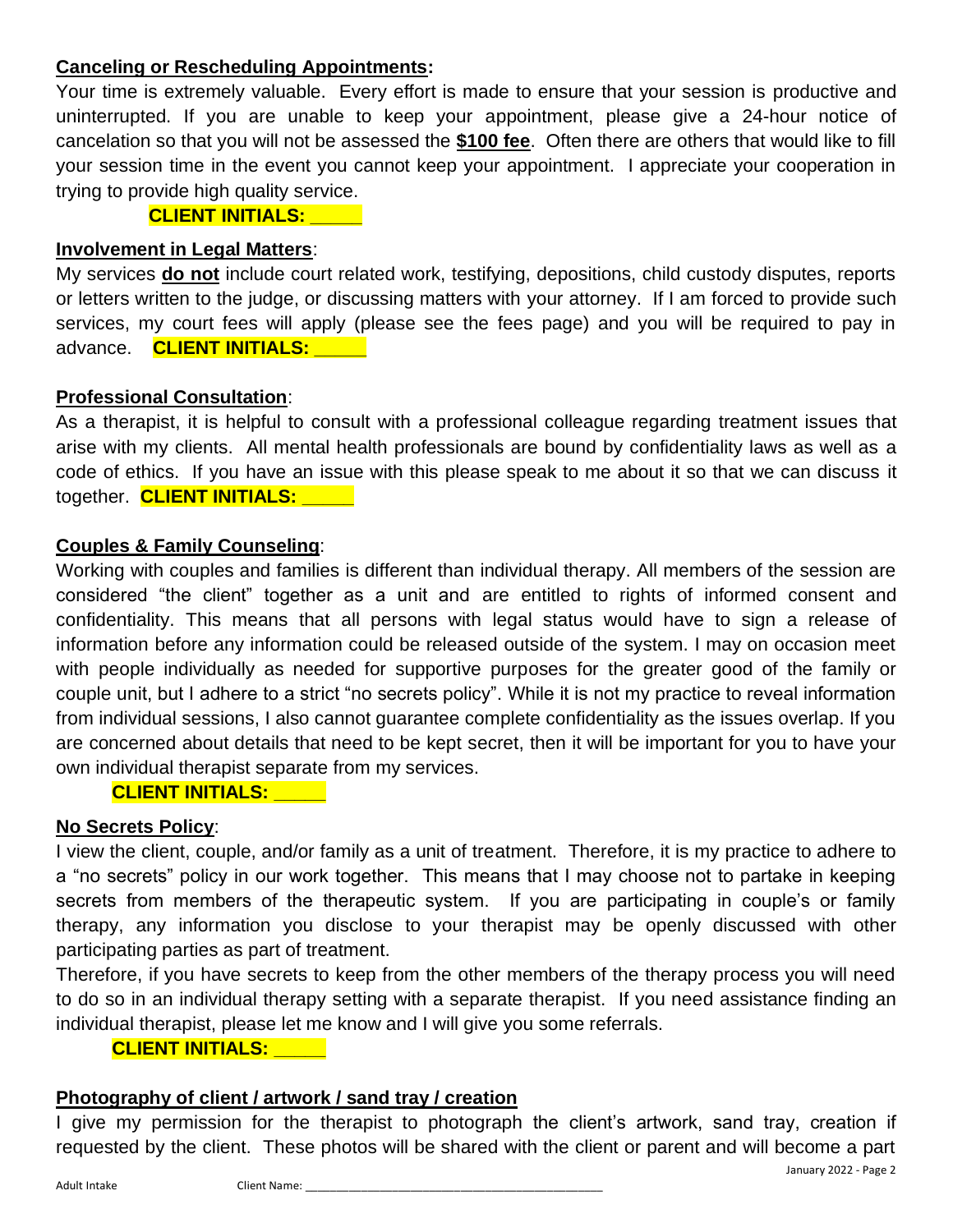#### **Progress During Treatment**:

Making progress and meeting your treatment goals are important. If at any point, you do not feel like you are making the progress you want or you feel like we are not a good match for each other please let me know. I want you to feel like you are getting what you need out of our time together. I will not take it personally if you feel like you need to work with another therapist, want to change the direction of treatment, or want to change your treatment goals. I am open to discussing these things at any time. If you need help finding a therapist more compatible with your needs, I would be happy to provide you with contact information of other therapists I know.

#### **CLIENT INITIALS: \_\_\_\_\_**

#### **Telemedicine Services**

# I have agreed to participate as a client on the **https://www.gotomeeting.com**

Telemedicine (telehealth, teletherapy, distance therapy, e-therapy, internet therapy, or online therapy) network. I will be receiving health care services through interactive video (computer, cell phone, tablet) or telephone equipment. I understand my participation in this is totally voluntary and I may decide to stop at any time. Telehealth is governed by the same laws that protect the confidentiality of your medical information that cover in-office, in-person, face-to-face psychological services. I understand that my provider will deliver telemedicine services from a secure location that safeguards my confidentiality. I understand that it is my responsibility to select a safe and secure location to receive telemedicine services. The patient and psychotherapist both agree to keep the same privacy safeguards during a telemedicine session. No electronic transmission system is considered completely safe from intrusion. Interception of communication by third parties remains technically possible. Due to the complexities of electronic media and the internet, risks of telehealth include the potential release of private information, including audio and images. You are responsible for information security on your device. As a policy, we ask for your agreement to not electronically record telehealth sessions without prior written consent. Telehealth can also include telephone sessions. If you are using a cellular telephone, remember that not all calls or telephones are completely secure and may be compromised by various detection devices. A landline is preferable because is more secure, reliable, and often offers clearer audio quality. Telehealth is not recommended for a psychological emergency and are only provided when it is unlikely that a mental health emergency could arise during the session.

I give my consent to receive psychotherapy services over the telehealth. I understand the services I receive will become part of my treatment record. I have read this document and I hereby consent to participate in telemedicine network under the terms described above.

#### **CLIENT INITIALS: \_\_\_\_\_**

If you have questions regarding your care, please let me know. Any non-emergency phone messages will be returned as scheduling allows, but primarily will be returned at the end of the day.

## **\*\*I have read and understand the Consent for Treatment. By signing below, I certify that I agree to these guidelines as defined above**.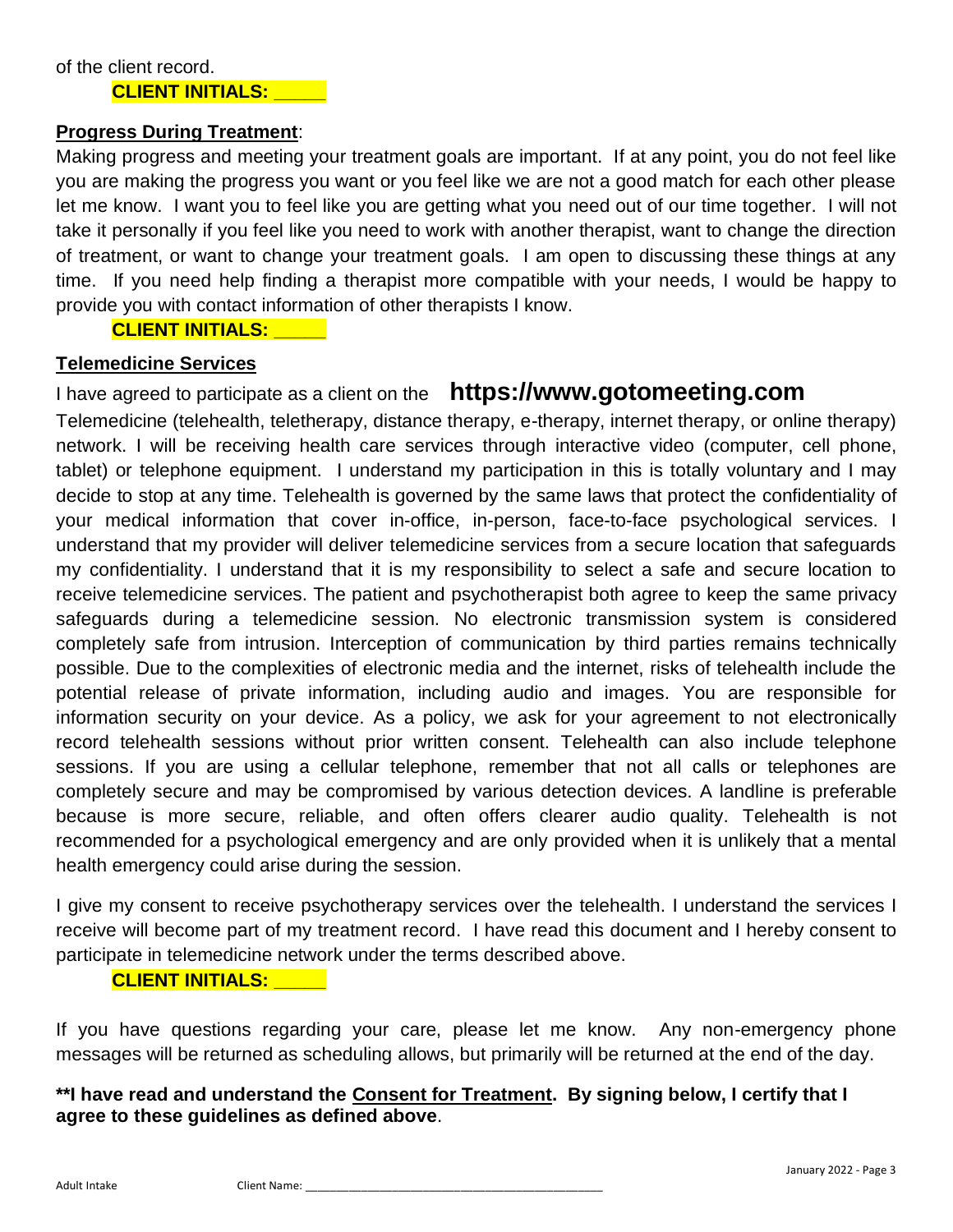|  |  | Signature: |  |
|--|--|------------|--|
|  |  |            |  |

Signature: \_\_\_\_\_\_\_\_\_\_\_\_\_\_\_\_\_\_\_\_\_\_\_\_\_\_\_\_\_\_\_\_\_\_\_\_\_\_\_\_\_ Date: \_\_\_\_\_\_\_\_\_\_\_\_\_\_\_\_\_\_

Printed Name: **Example 1** 

**\*\*I also certify that I have received a copy of the Notice of Privacy Practices detailing the provisions of HIPAA and my privacy rights.**

Signature: \_\_\_\_\_\_\_\_\_\_\_\_\_\_\_\_\_\_\_\_\_\_\_\_\_\_\_\_\_\_\_\_\_\_\_\_\_\_\_\_\_\_ Date: \_\_\_\_\_\_\_\_\_\_\_\_\_\_\_\_\_

Printed Name: \_\_\_\_\_\_\_\_\_\_\_\_\_\_\_\_\_\_\_\_\_\_\_\_\_\_\_\_\_\_\_\_\_\_\_\_\_\_\_\_\_\_\_\_\_\_\_\_\_\_\_\_\_\_\_\_\_\_\_\_\_\_

# **INFORMED CONSENT FOR IN-PERSON SERVICES DURING**

#### **COVID-19 PUBLIC HEALTH CRISIS**

This document contains important information about our decision (yours and mine) to resume inperson services in light of the COVID-19 public health crisis. Please read this carefully and let me know if you have any questions. When you sign this document, it will be an official agreement between us.

#### **Decision to Meet Face-to-Face**

We have agreed to meet in person for some or all future sessions. If there is a resurgence of the pandemic or if other health concerns arise, however, I may require that we meet via telehealth. If you have concerns about meeting through telehealth, we will talk about it first and try to address any issues. You understand that, if I believe it is necessary, I may determine that we return to telehealth for everyone's well-being.

If you decide at any time that you would feel safer staying with, or returning to, telehealth services, I will respect that decision, as long as it is feasible and clinically appropriate. Reimbursement for telehealth services, however, is also determined by the insurance companies and applicable law, so that is an issue we may also need to discuss.

#### **Risks of Opting for In-Person Services**

You understand that by coming to the office, you are assuming the risk of exposure to the coronavirus (or other public health risk). This risk may increase if you travel by public transportation, cab, or ridesharing service.

#### **Your Responsibility to Minimize Your Exposure**

To obtain services in person, you agree to take certain precautions which will help keep everyone (you, me, and our families, [my other staff] and other patients) safer from exposure, sickness and possible death. If you do not adhere to these safeguards, it may result in our starting / returning to a telehealth arrangement. Initial each to indicate that you understand and agree to these actions:

- You will only keep your in-person appointment if you are symptom free.  $\Box$
- You will take your temperature before coming to each appointment. If it is elevated (100 Fahrenheit or more), or if you have other symptoms of the coronavirus, you agree to cancel the appointment or proceed using telehealth. If you wish to cancel for this reason, I won't charge you our normal cancellation fee.
- You will wait in your car or outside until no earlier than 10-15 minutes before our appointment time. I will come to the door and let you in at appointment time.  $\Box$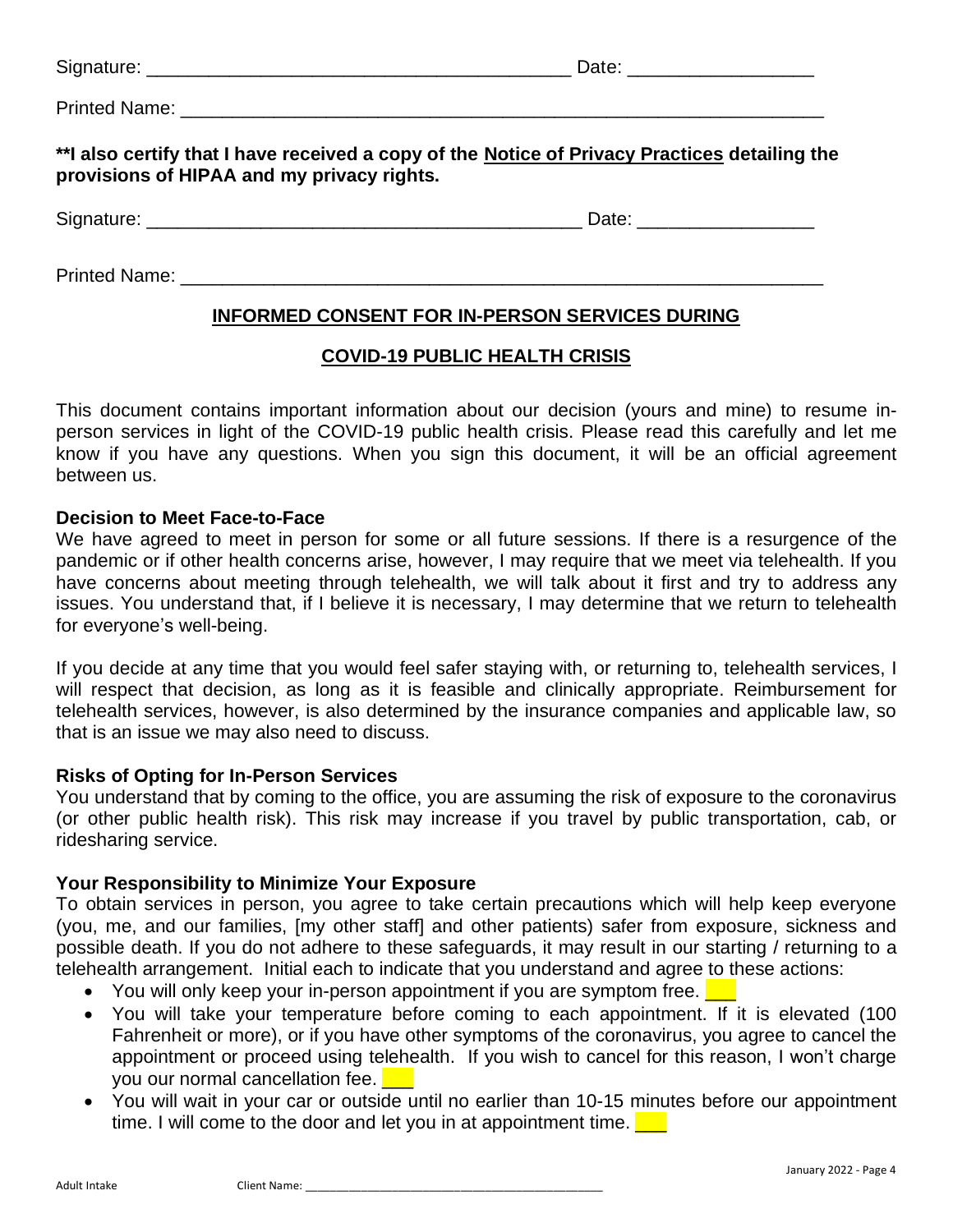- You will wash your hands or use alcohol-based hand sanitizer when you enter the building.  $\overline{\phantom{a}}$
- If you want me to wear a mask in our therapy sessions, please let me know.  $\Box$
- You will keep a distance of 6 feet and there will be no physical contact (e.g. no shaking hands) with me for staff.  $\blacksquare$
- If you are bringing your child, you will make sure that your child follows all of these sanitation and distancing protocols.
- You will take steps between appointments to minimize your exposure to COVID.
- If you have a job that exposes you to other people who are infected, you will immediately let me [and my staff] know.  $\Box$
- If your commute or other responsibilities or activities put you in close contact with others (beyond your family), you will let me [and my staff] know.  $\Box$
- If a resident of your home tests positive for the infection, you will immediately let me [and my staff] know and we will then [begin] resume treatment via telehealth.

I may change the above precautions if additional local, state or federal orders or guidelines are published. If that happens, we will talk about any necessary changes.

#### **My Commitment to Minimize Exposure**

My practice has taken steps to reduce the risk of spreading the coronavirus within the office and we have posted our efforts on our website and in the office. Please let me know if you have questions about these efforts.

#### **If You or I Are Sick**

You understand that I am committed to keeping you, me, [my staff] and all of our families safe from the spread of this virus. If you show up for an appointment and I [or my office staff] believe that you have a fever or other symptoms, or believe you have been exposed, I will have to require you to leave the office immediately. We can follow up with services by telehealth as appropriate.

If I [or my staff] test positive for the coronavirus, I will notify you so that you can take appropriate precautions.

#### **Your Confidentiality in the Case of Infection**

If you have tested positive for the coronavirus, I may be required to notify local health authorities that you have been in the office. If I must report this, I will only provide the minimum information necessary for their data collection and will not go into any details about the reason(s) for our visits. By signing this form, you are agreeing that I may do so without an additional signed release.

#### **Informed Consent**

This agreement supplements the general informed consent/business agreement that we agreed to at the start of our work together.

Your signature below shows that you agree to these terms and conditions.

| Signature:<br>$-9$ | - |
|--------------------|---|
|                    |   |

Printed Name: **Example 20** and 20 and 20 and 20 and 20 and 20 and 20 and 20 and 20 and 20 and 20 and 20 and 20 and 20 and 20 and 20 and 20 and 20 and 20 and 20 and 20 and 20 and 20 and 20 and 20 and 20 and 20 and 20 and 20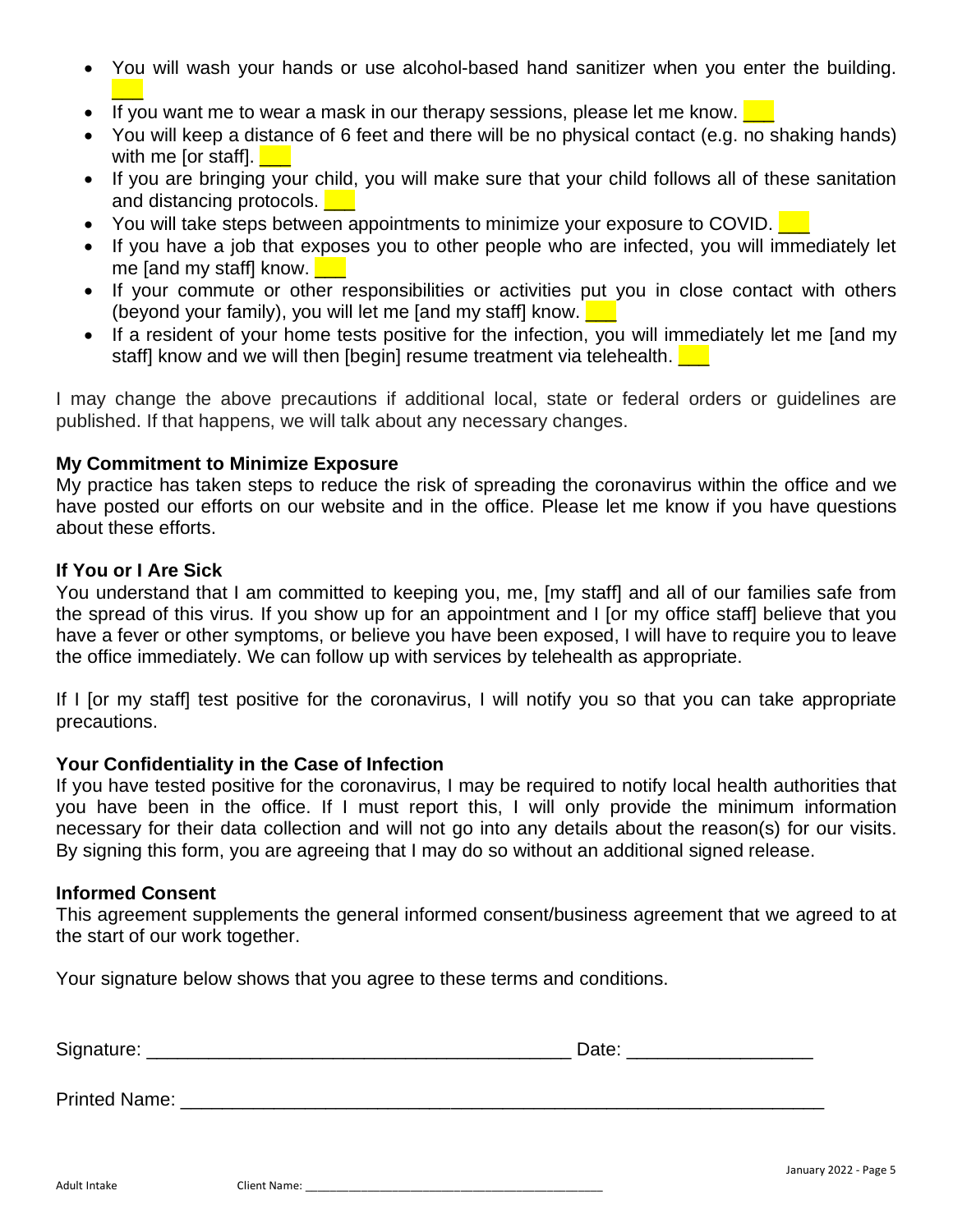

# **SOCIAL MEDIA POLICY**

#### **Email**

Please use email to contact me for administrative reasons only (modifying appointments, billing information, etc.). Please do not email content related to our counseling sessions, unless otherwise discussed. Email communication is not completely secure or confidential. Any emails I receive from you and any responses I send to you become a part of your legal record.

#### **Text Messages**

Please do not send text messages, unless otherwise agreed upon. I will not respond to texting. Any text message I receive from you becomes a part of your legal record.

#### **Friending**

I do not accept friend or contact requests from current or former clients on any social networking site (Facebook, LinkedIn, etc.). Adding clients as friends on these sites can compromise your confidentiality and our therapeutic relationship.

#### **Following**

I will not follow any client on Twitter, Instagram, blogs, or other apps/websites. If there is content you wish to share from your online life, please bring it into our sessions where we can explore it together.

#### **Search Engines**

It is not a regular part of my practice to search for clients on Google, Facebook, or other searchable sites. An exception could be during a crisis. If I have reason to suspect you are a danger to yourself or others and I have exhausted all other reasonable means to contact you and/or your emergency contact, then I may use a search engine for information to ensure your welfare. If this ever occurs, I will fully document the search and discuss it with you at your next session.

#### **Location-Based Services**

Please be aware if you use location-based services on your mobile phone you may compromise your privacy while attending session at my office. My office is not a check-in location on various sites such as Foursquare, however it can be found as a Google location. Enabled GPS tracking makes it possible for others to surmise you are a counseling client due to regular check-ins at my office location.

#### **Business Review Sites**

You may find my psychology practice on sites such as Yelp, Healthgrades, Yahoo Local, Bing, or other places which list businesses. Some of these sites include forums in which users rate their providers and add reviews. Many of these sites comb search engines for business listings and automatically add listings regardless of whether the business has added itself to the site. If you should find my listing on any of these sites, please know that my listing is NOT a request for a testimonial, rating, or endorsement from you as my client.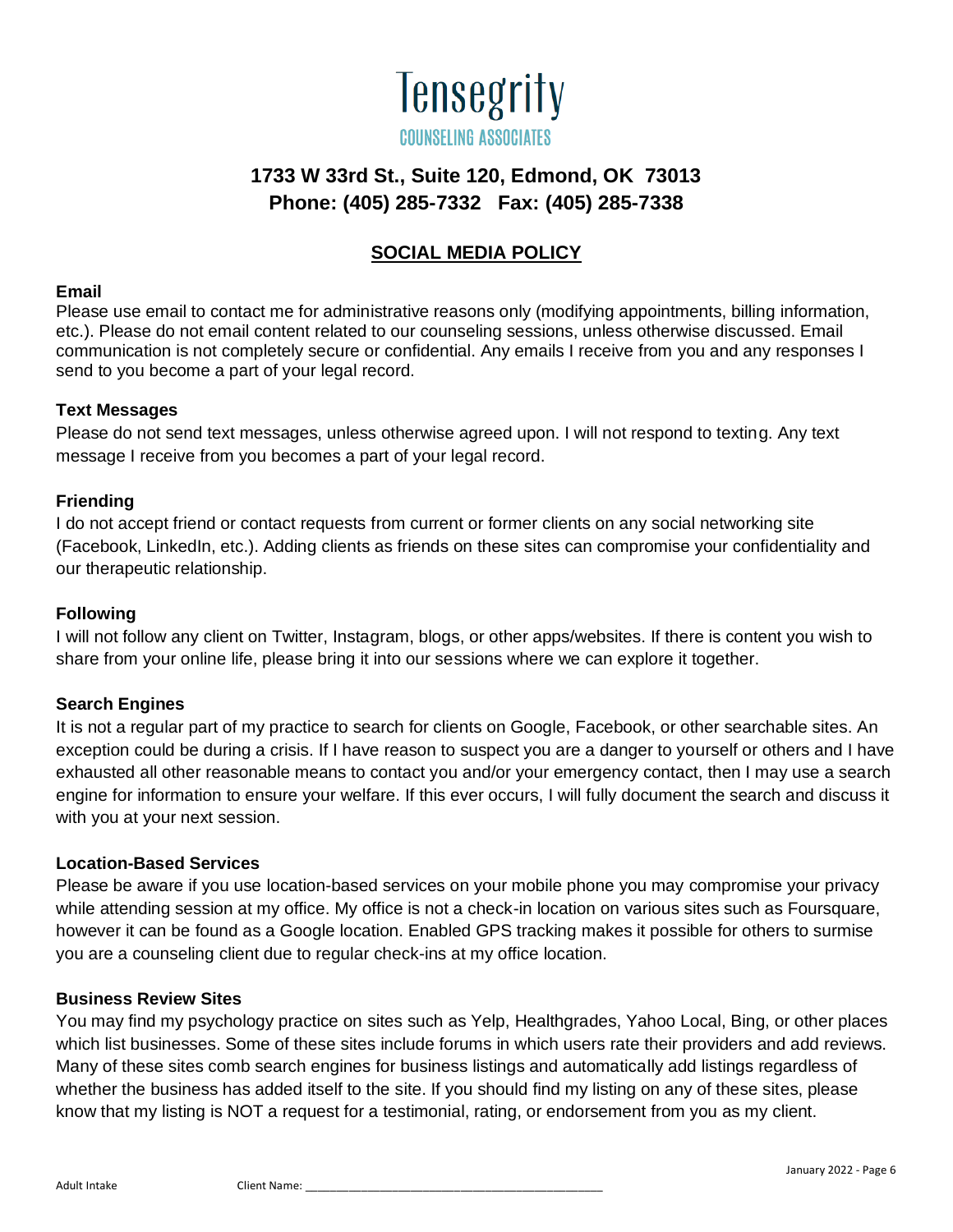\*\*I have read and understand the **Social Media Policy**. By signing below, I certify that I agree to these guidelines as defined above.

| Signature:    | Date: |
|---------------|-------|
| Printed Name: |       |

#### **STATEMENT OF PROFESSIONAL DISCLOSURE**

This document is to inform you about my professional training, orientation/techniques, experience, fees, and credentials. I am a Licensed Professional Counselor (LPC) by the Oklahoma State Board of Behavioral Health, license number 5177 and a Registered Play Therapist, license number T4861.

The licensing website is listed below where you can access the law and regulations which govern my license. I will furnish you with printed materials about the requirements of my licensure if you so desire. You may contact, without giving your name, the licensing boards at:

State Board of Behavioral Health Licensure **Association for Play Therapy** 3815 N. Santa Fe, Ste. 110 401 Clovis Avenue, Suite 107 Oklahoma City, OK 73118 Clovis, CA 93612 Telephone: (405) 522-3696 559-298-3400 Fax: (405) 271-1918 559-298-3410 Website: [www.ok.gov/behavioralhealth](http://www.health.ok.gov/program/lpc/) <https://www.a4pt.org/>

Mary Beth Nelson, M.Ed., LPC-S, RPT has satisfactorily supplied me with information regarding her practice, licensure, and professional development.

\_\_\_\_\_\_\_\_\_\_\_\_\_\_\_\_\_\_\_\_\_\_\_\_\_\_\_\_\_\_\_\_\_\_\_\_\_\_\_\_\_\_\_\_\_\_\_\_\_\_\_\_ \_\_\_\_\_\_\_\_\_\_\_\_\_\_\_\_\_\_\_\_\_

*Signature of Patient/Parent/Guardian Date*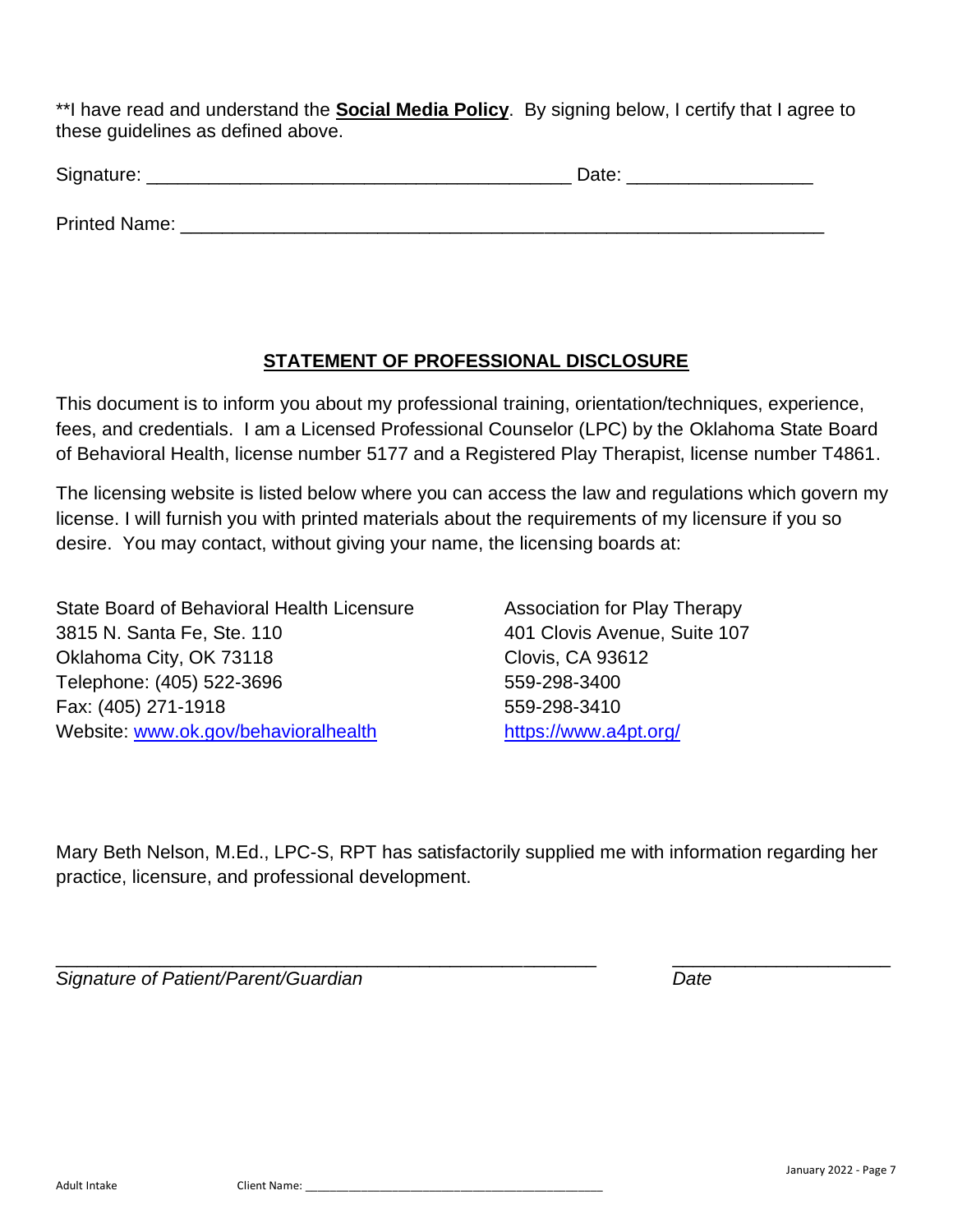

# **FEES FOR SERVICES**

| Individual Therapy per hour                     | \$150 |
|-------------------------------------------------|-------|
| Missed Appointment/No Show/Late Cancelation fee | \$100 |
| Returned checks                                 | \$30  |

Telephone discussions longer than 5 minutes and the preparation of reports will be charged according to my hourly rate prorated according to the amount of time spent.

#### **Court Fees:**

**The following fees will be assessed to you, the client or client's guardian, if I must appear in court for any reason, under any and all circumstances, relating to the client or client's family.**

| $\triangleright$ Travel time per 15 miles                          | \$120     |
|--------------------------------------------------------------------|-----------|
| $\triangleright$ Court appearance                                  |           |
| *(minimum of 4 hours including commute & waiting)                  | \$1200    |
| $\triangleright$ Each additional hour for court appearance         | \$300     |
| $\triangleright$ Preparation of reports for court (per 15 minutes) | \$75      |
| $\triangleright$ Emergency appearance (less than 14 days notice)   | \$400/hr. |

# \***Appearance must be scheduled at least 14 days in advance. Court fee is due at the time of scheduling the appearance and is non-refundable without a 7-day notice for cancellation. These fees are subject to change without notice.**

I hereby acknowledge that these services are not a benefit of my health coverage and I will be personally responsible for the payment in full of the billed charges for these services.

| Signature:    | Date: |
|---------------|-------|
|               |       |
| Printed Name: |       |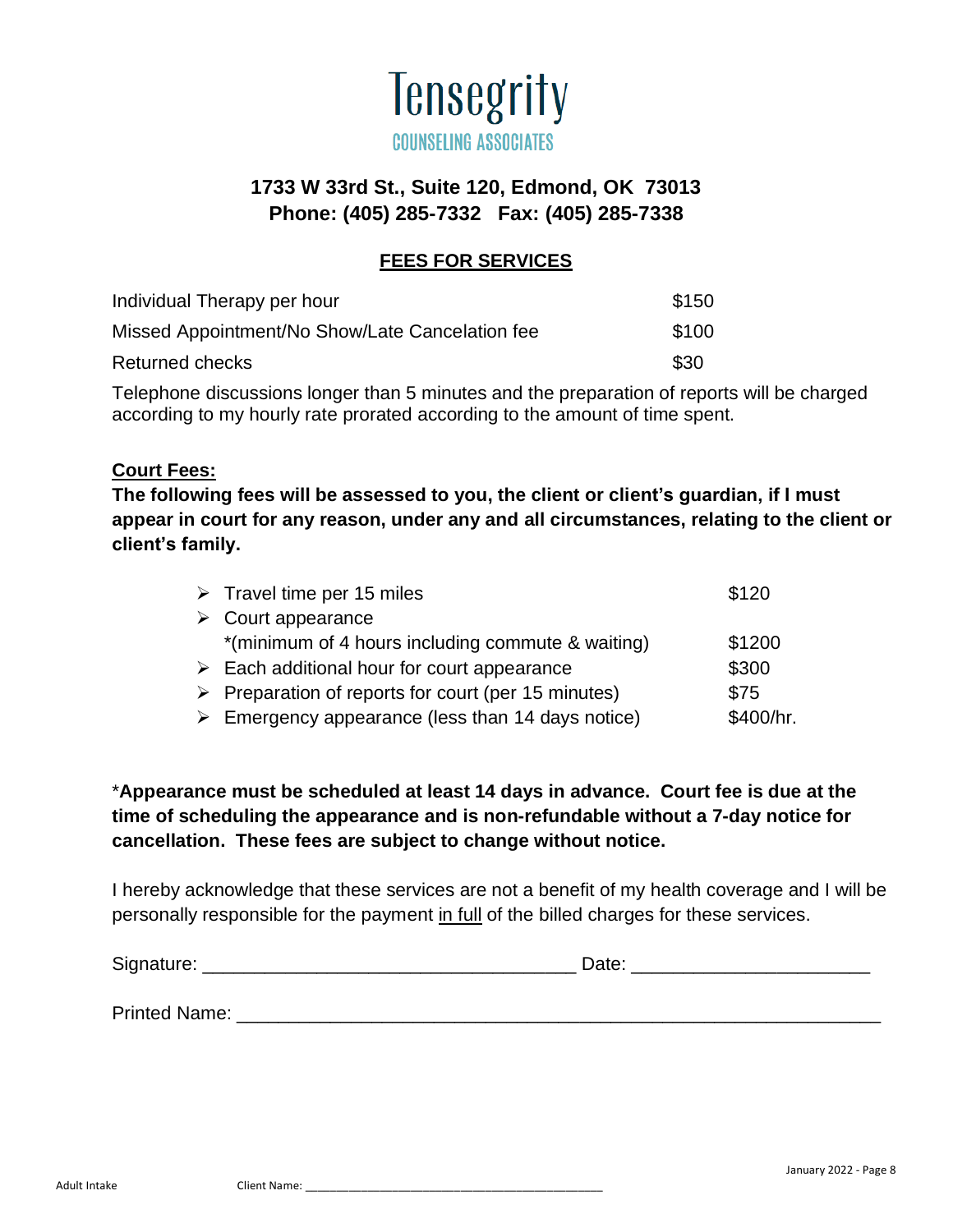

## **APPOINTMENT REMINDERS**

As a courtesy, we offer automated appointment reminders. Please indicate below how you would like to receive reminders. Please just choose one.

Client's name: \_\_\_\_\_\_\_\_\_\_\_\_\_\_\_\_\_\_\_\_\_\_\_\_\_\_\_\_\_\_\_\_\_\_\_\_\_\_\_\_\_\_\_\_\_\_\_

|        | $\Box$ Via a text message on my cell phone (normal text message rates will |  |
|--------|----------------------------------------------------------------------------|--|
| apply) |                                                                            |  |

 $Cell \#$ 

 $\blacksquare$  Via an email message to the address listed here

Email address **Email address** and the set of the set of the set of the set of the set of the set of the set of the set of the set of the set of the set of the set of the set of the set of the set of the set of the set of t

 $\Box$  Via an automated telephone message to my home phone

Home # \_\_\_\_\_\_\_\_\_\_\_\_\_\_\_\_\_\_\_\_\_\_\_\_\_\_\_\_

None of the above. I'll remember my appointments on my own. **(Missed appointment fees will still apply)**

Appointment information is considered to be "Protected Health Information" under HIPAA. By my signature, I am waiving my right to keep this information completely private and requesting that it be handled as I have noted above.

Signature: \_\_\_\_\_\_\_\_\_\_\_\_\_\_\_\_\_\_\_\_\_\_\_\_\_\_\_\_\_\_\_\_\_ Date: \_\_\_\_\_\_\_\_\_\_\_\_\_\_

Printed Name: **Example 20** and 20 and 20 and 20 and 20 and 20 and 20 and 20 and 20 and 20 and 20 and 20 and 20 and 20 and 20 and 20 and 20 and 20 and 20 and 20 and 20 and 20 and 20 and 20 and 20 and 20 and 20 and 20 and 20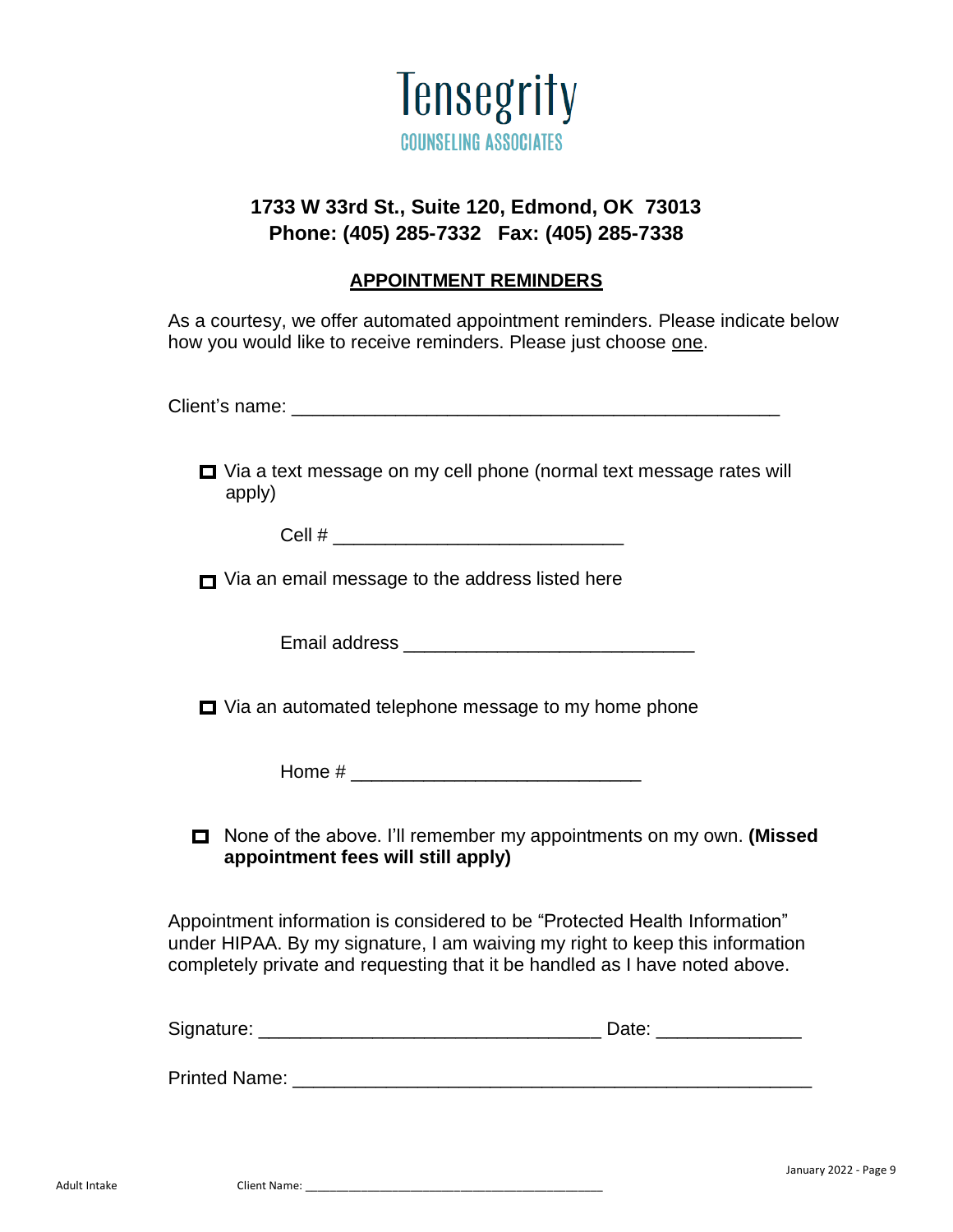

**Patient Name** 

My credit card / debit information will be entered and saved in the HIPPA-secure Ivy Pay (Ivy Labs, Inc.) credit / debit card option. I authorize Tensegrity Counseling Associates to use my credit card details for charges incurred for: \_\_\_\_\_\_\_\_\_\_\_\_\_\_\_\_\_\_\_\_\_\_\_\_\_\_\_\_\_\_ (*Patient Name*), which includes fees for services and missed session fees (\$100). I understand that I will receive a notification / receipt when there is a transaction through Ivy Pay.

This agreement will remain in effect until I revoke this agreement in writing to: Tensegrity Counseling Associates, 1733 W 33rd St., Suite 120, Edmond, OK 73013.

I understand that if the client's fees for services / missed session fees are not paid as agreed it will be turned over for outside collections and all collection agency's fees and attorney's fees will become patient responsibility.

\_\_\_\_\_\_\_\_\_\_\_\_\_\_\_\_\_\_\_\_\_\_\_\_\_\_\_\_\_\_\_\_\_\_\_\_\_\_\_\_ \_\_\_\_\_\_\_\_\_\_\_\_\_\_\_\_

Responsible Party Signature **Date** Date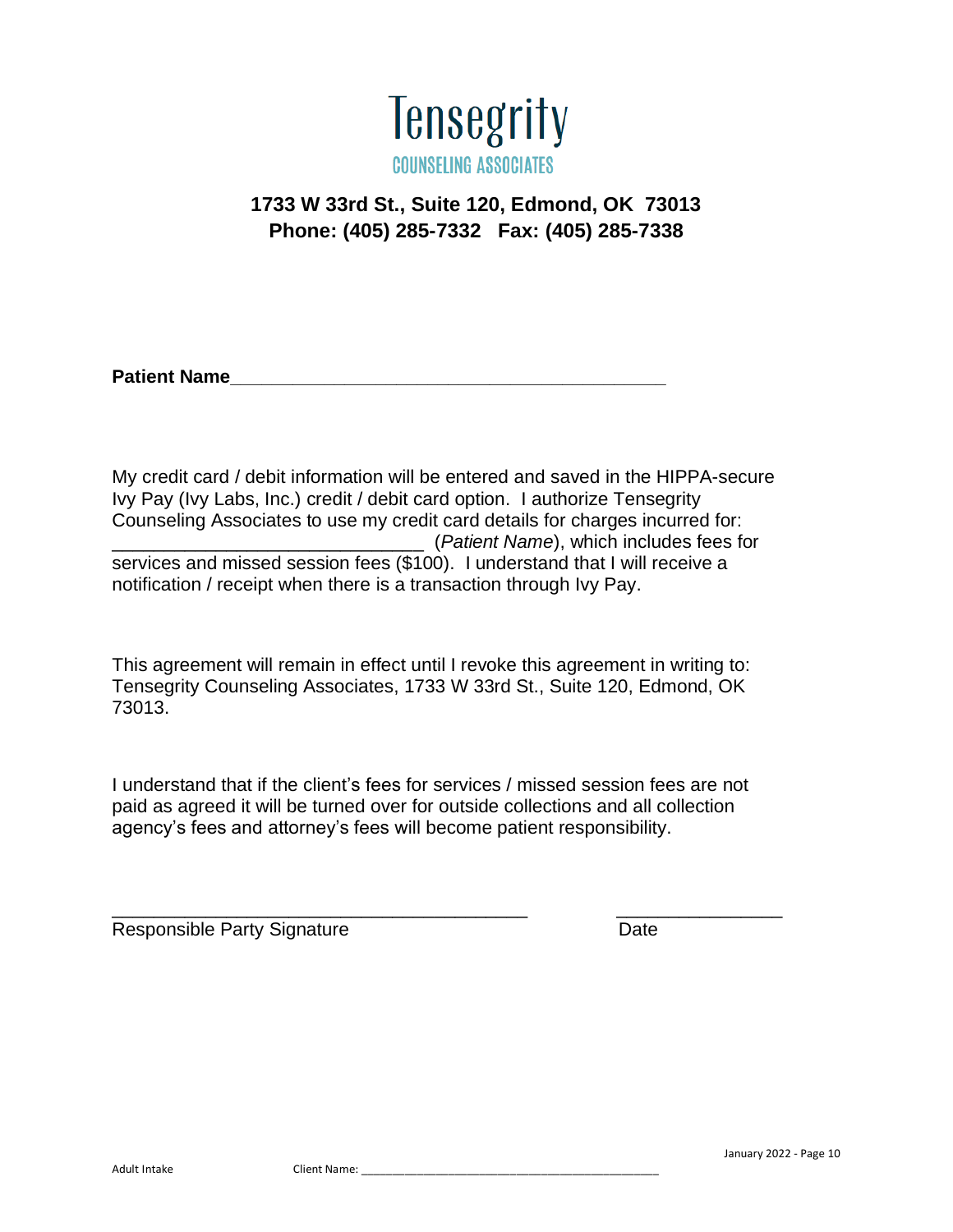

# **Client Information Form**

| May we send mail here? $\Box$ Yes                                                          | $\Box$ No |                                              |
|--------------------------------------------------------------------------------------------|-----------|----------------------------------------------|
| Date of Birth: ________________________                                                    |           | $\Box$ Male $\Box$ Female $\Box$ Transgender |
| How did you find out about my services? $\Box$ Psychology Today $\Box$ Facebook            |           |                                              |
|                                                                                            |           |                                              |
| <b>Contact Information:</b>                                                                |           |                                              |
| Home #: __________________________________OK to leave message? [Nes [No                    |           |                                              |
|                                                                                            |           |                                              |
|                                                                                            |           |                                              |
|                                                                                            |           |                                              |
| <b>Emergency Contact:</b>                                                                  |           |                                              |
|                                                                                            |           |                                              |
|                                                                                            |           |                                              |
|                                                                                            |           |                                              |
|                                                                                            |           |                                              |
| <b>Insurance Information:</b>                                                              |           |                                              |
|                                                                                            |           |                                              |
| Policy Holder Name: __________________________________Policy Holder Birthdate: ___________ |           |                                              |
|                                                                                            |           |                                              |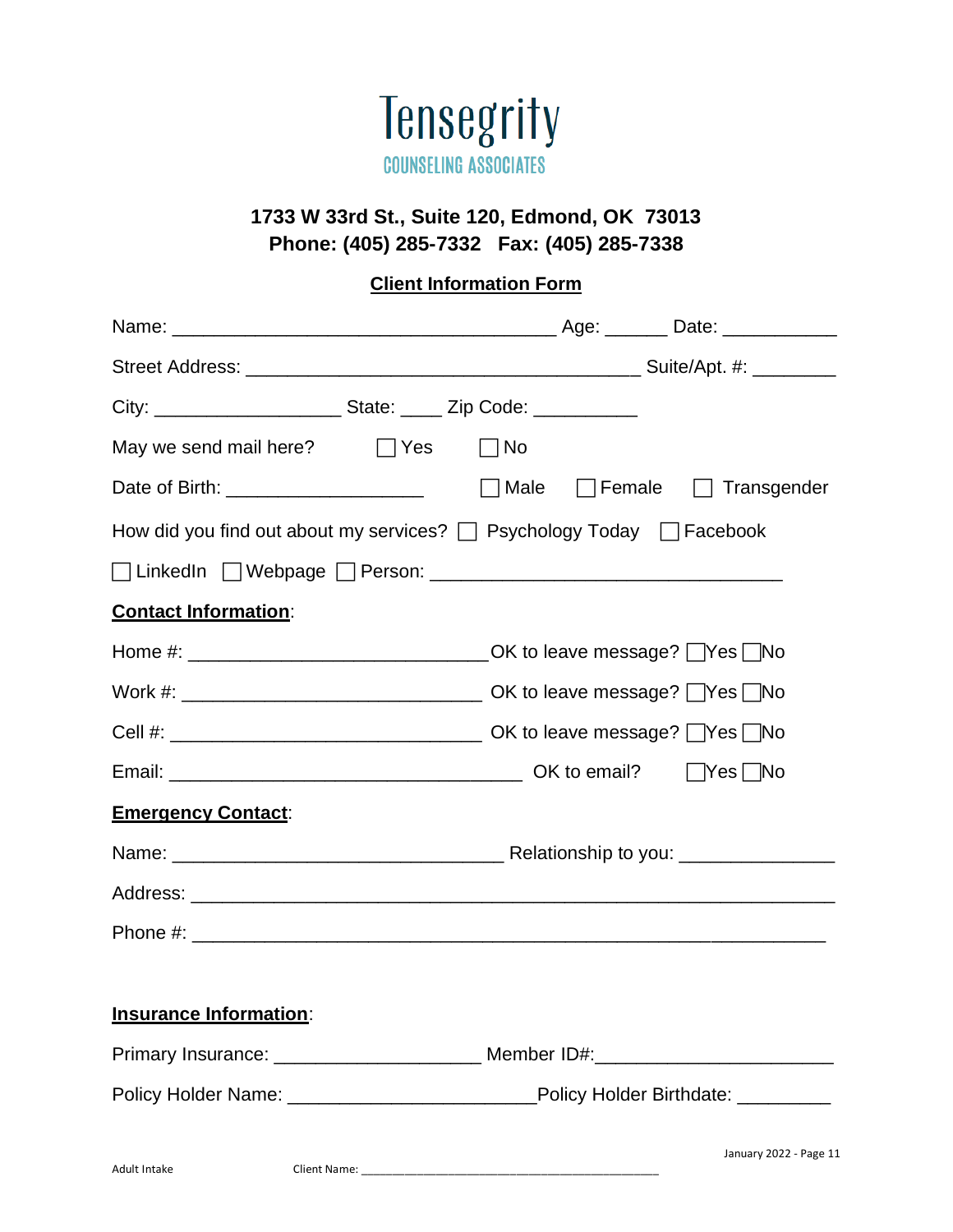| Is there anyone you want to grant permission to discuss with the therapist information  |
|-----------------------------------------------------------------------------------------|
| relating to your treatment plan? If so, please list their name and relationship to you. |

| <b>Work/School Information:</b>                                                                          |                        |  |  |  |  |
|----------------------------------------------------------------------------------------------------------|------------------------|--|--|--|--|
| Status: Full-time student Format-time student Full-time work Format-time work                            |                        |  |  |  |  |
| If student, where do you attend school?                                                                  |                        |  |  |  |  |
| Student, what are you majoring in?                                                                       |                        |  |  |  |  |
| How long? ___________                                                                                    |                        |  |  |  |  |
| Ave. Hours Worked Per Wk.: _______ Education level completed? _________________                          |                        |  |  |  |  |
| Have you ever served in the military? ____ If yes, how long? ___________________                         |                        |  |  |  |  |
| Demographic Information:                                                                                 |                        |  |  |  |  |
|                                                                                                          |                        |  |  |  |  |
|                                                                                                          |                        |  |  |  |  |
|                                                                                                          |                        |  |  |  |  |
| Involvement in religious/spiritual activities: none some/irregular active                                |                        |  |  |  |  |
| <b>Relational Information:</b>                                                                           |                        |  |  |  |  |
| Current Relationship Status: □ Single □ Dating □ Engaged □ Married<br>□ Separated □ Divorced □ Widowed   |                        |  |  |  |  |
| If in relationship, how long? ______________                                                             |                        |  |  |  |  |
| If separated, divorced, or widowed, how long? _____________                                              |                        |  |  |  |  |
| Number of previous marriages for you? ______ Your partner? ______                                        |                        |  |  |  |  |
|                                                                                                          |                        |  |  |  |  |
|                                                                                                          |                        |  |  |  |  |
| Ave. Hours Worked Per Wk.: ________                                                                      |                        |  |  |  |  |
| Does your partner support you seeking counseling?<br>$\exists$ Yes $\Box$ No $\Box$ Partner doesn't know |                        |  |  |  |  |
| Adult Intake                                                                                             | January 2022 - Page 12 |  |  |  |  |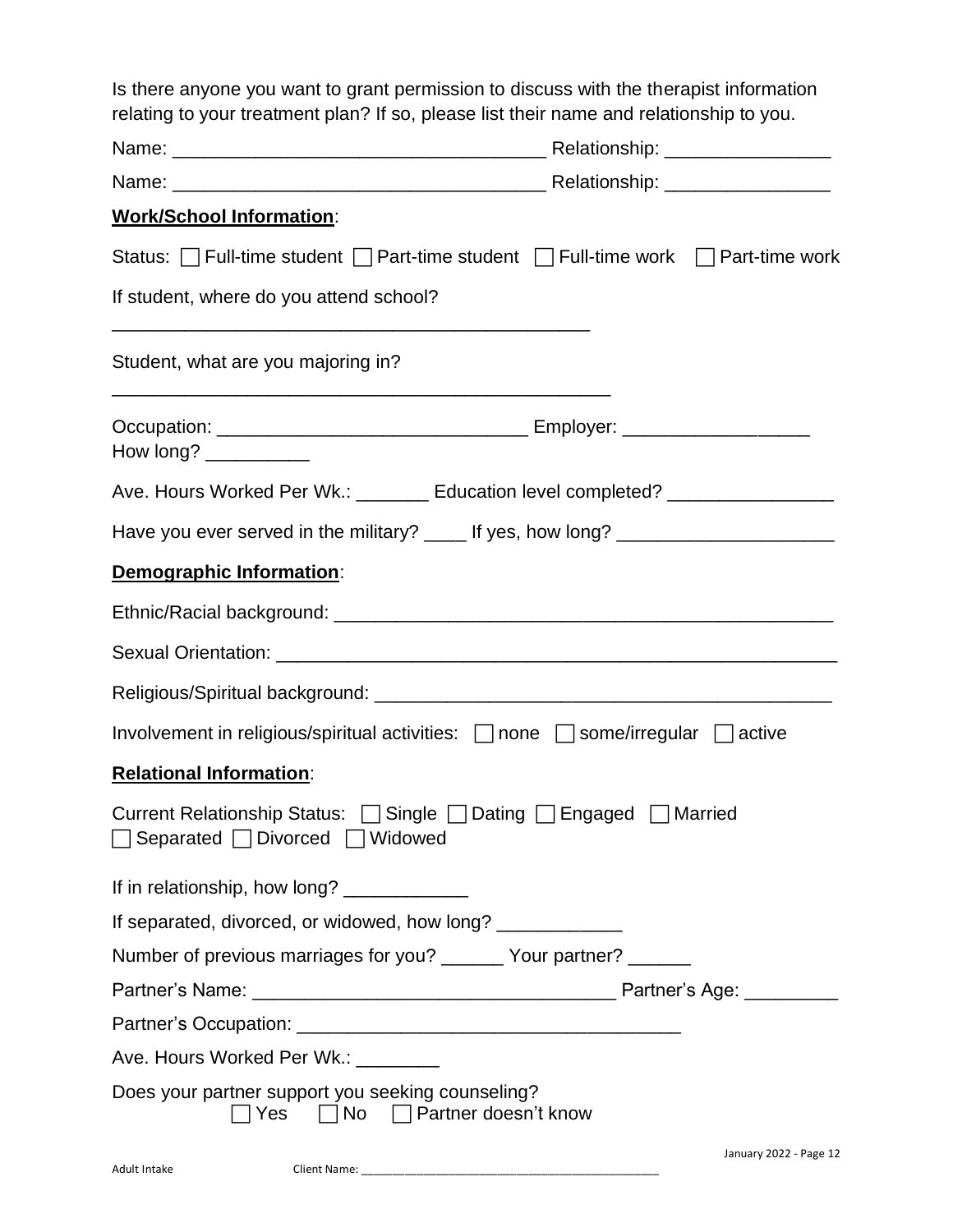With whom do you currently live? Please list their names, ages, and relationship to you.

|  | Age: ________ Relationship: ____________ |
|--|------------------------------------------|
|  |                                          |
|  |                                          |
|  |                                          |
|  |                                          |

# **Health Background**:

List all current medications and dosages, including supplements:

| Name | Dose | How often | Reason | Date<br>Started | Prescribing Dr. |
|------|------|-----------|--------|-----------------|-----------------|
|      |      |           |        |                 |                 |
|      |      |           |        |                 |                 |
|      |      |           |        |                 |                 |
|      |      |           |        |                 |                 |
|      |      |           |        |                 |                 |

Are you taking these medications according

| $\Box$ Yes $\Box$ No |
|----------------------|
| $\Box$ Yes $\Box$ No |
| $\Box$ Yes $\Box$ No |
| $\Box$ Yes $\Box$ No |
| $\Box$ Yes $\Box$ No |
| $\Box$ Yes $\Box$ No |
|                      |

| Yes | No<br>L.           |
|-----|--------------------|
| Yes | No                 |
| Yes | No                 |
| Yes | No<br>$\mathbf{I}$ |
| Yes | No                 |
| Yes | No                 |

List all hospitalizations, severe injuries, head injuries that involved loss of consciousness, and current as well as past health problems:

| Health Problem/Injury/Operation | Date | Currently a problem? |
|---------------------------------|------|----------------------|
|                                 |      |                      |
|                                 |      |                      |
|                                 |      |                      |
|                                 |      |                      |

Do you snore or sleep with an open mouth? \_\_\_\_\_\_\_\_\_\_\_\_\_\_\_\_\_\_\_\_\_\_\_\_\_\_\_\_\_\_\_\_\_\_

List any allergies you have: \_\_\_\_\_\_\_\_\_\_\_\_\_\_\_\_\_\_\_\_\_\_\_\_\_\_\_\_\_\_\_\_\_\_\_\_\_\_\_\_\_\_\_\_\_\_\_

Approximate date of your most recent physical examination: \_\_\_\_\_\_\_\_\_\_\_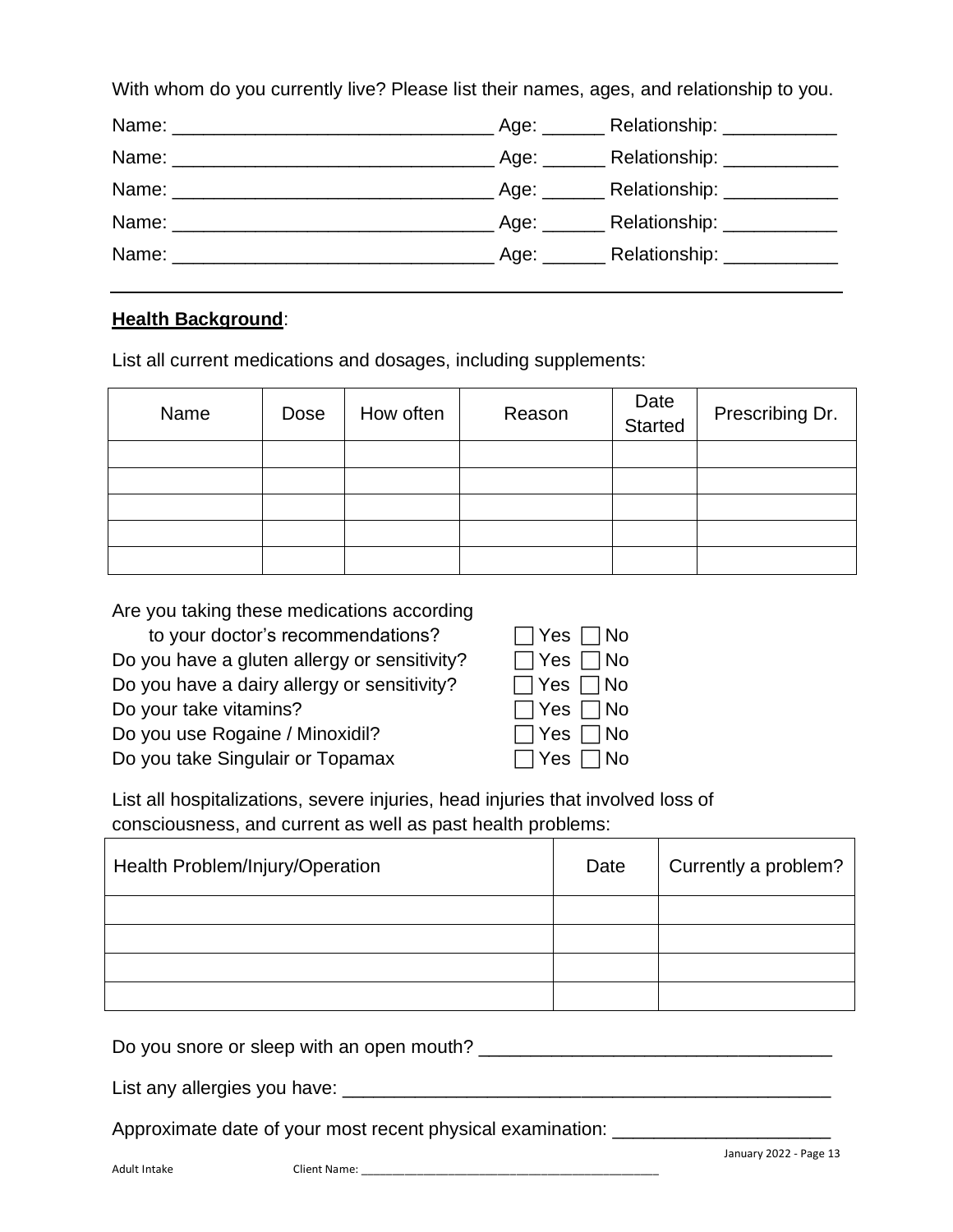Women: # Pregnancies \_\_\_\_\_ # Births \_\_\_\_\_ # Abortions \_\_\_\_ # Miscarriages \_\_\_\_

List any addiction/substance abuse treatment or psychiatric treatment and dates:

| Name of Treatment or Psychiatric Facility | Dates | Inpatient/Outpatient |
|-------------------------------------------|-------|----------------------|
|                                           |       |                      |
|                                           |       |                      |
|                                           |       |                      |

# Please indicate if you have ever experienced any of the following:

| <b>Historical Information</b>                                                  | Yes | No |
|--------------------------------------------------------------------------------|-----|----|
| Have you ever been in legal trouble?                                           |     |    |
| Is there a history of mental health problems, suicides, or suicide attempts in |     |    |
| your family?                                                                   |     |    |
| Have you ever been physically abused?                                          |     |    |
| Have you ever been emotionally abused?                                         |     |    |
| Have you ever been verbally abused?                                            |     |    |
| Have you ever been sexually abused or sexually assaulted?                      |     |    |
| Have you ever witnessed violence or a tragic event?                            |     |    |
| Have you ever attempted suicide?                                               |     |    |
| Are you currently having suicidal thoughts / ideation?                         |     |    |
| Have you ever put yourself in harmful situations?                              |     |    |
| Have you ever injured yourself?                                                |     |    |
| Have you ever acted out sexually?                                              |     |    |
| Have you ever wanted to severely hurt or kill someone else?                    |     |    |
| Have you ever acted aggressively towards others?                               |     |    |
| Is there a history of alcohol or drug problems in your family?                 |     |    |
| Do you currently use alcohol?                                                  |     |    |
| Do you currently use street drugs?                                             |     |    |
| Do you currently use medicines that are not prescribed to you by a doctor?     |     |    |
|                                                                                |     |    |
| Do you currently use tobacco?                                                  |     |    |

 $\overline{\Gamma}$